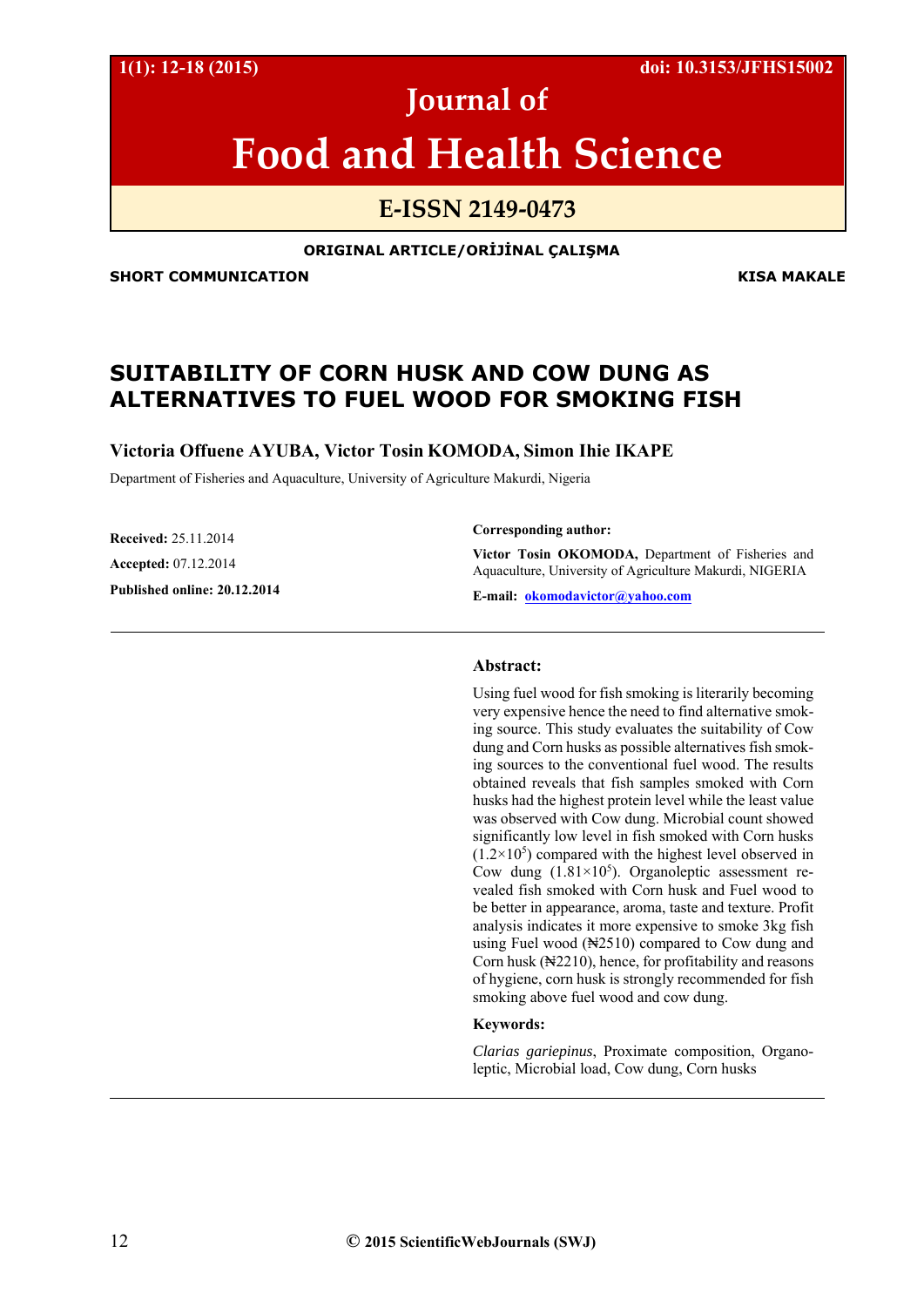#### **Introduction**

Fish is a very important source of animal protein in the diets of man, it is cheap and highly acceptable, with little or no religious bias, which gives it an advantage over pork or beef (Eyo, 2001). Nigerians are large consumers of fish and it remains one of the main products consumed in terms of animal protein. The fishery sector is estimated to contribute 3.5% of Nigeria's Gross Domestic Product (GDP) and provides direct and indirect employment to over six million people (Trade Invest Nigeria, 2010). However, only about 50% of the demand for fish is currently being met by local supply and the gap between the demand and supply of fish is widening due to increase in population, poor post-harvest handling, lack of processing and storage facilities and utilization of unconventional fish species (Ayuba and Omeji, 2006)

Spoilage is a metabolic process that causes food to be undesirable or unacceptable for human consumption due to changes in sensory and nutritional characteristics (Doyle, 2007). The processing and preservation of fresh fish are of utmost importance since fish is highly susceptible to deterioration immediately after harvest and also to prevent economic losses (Okonta and Ekelemu, 2005). If fish is not sold fresh, preservation methods such as freezing, smoking, drying and heat treatment, sterilization, pasteurization, etc. should be applied to extend the shelf-life (Eyo, 2000). Of these preservation methods, smoking or drying fish is traditionally the oldest method and constitute a large section of the diet of the world's population (Okonta and Ekelemu 2005).

Methods of drying and smoking fish vary between different countries and within the same country may differ depending on the species of fish used and the type of product desired (Obande, 2009). Fuel wood is generally used as the conventional smoking source, however, deforestation, competition of purpose with man and emission of green house gases makes alternative means of fish drying other than fuel wood necessary. Hence this study aims at determining the suitability of cow dung and corn husk (Animal and plant waste respectively) as alternatives smoking sources for fish smoking.

#### **Materials and Methods**

Twenty seven matured *Clarias gariepinus* were purchased from the fisheries research farm of the

University of Agriculture Makurdi (UAM), Benue state, Nigeria. The fish were transported to the Fisheries laboratory in UAM North core, washed thoroughly to remove sand and slime and gutted. The fish were divided in to nine batches: with three batches (3kg each) smoke-dried using cow dung, fire wood and corn husk. This was replicated. After the drying process, the proximate compositions of fresh and smoked fish samples were carried out according to the official methods described by AOAC (2000). Sensory evaluation was done for the smoked samples by ten panel member to determine Appearance, Aroma/Odour, Taste, and Texture of the smoked fish from different sources. Scores were allotted using the hedonic scale as stated below: Excellent 5, Very Good 4, Good 3, Fair 2, and Poor 1.

Microbial load were evaluated on the samples using the methods specified by FSSAI (2012) and Guinn et al., (1999)

Gross margin analysis was used to measure the net revenue of the three treatments. According to Berman (2006), gross margin was expressed as

GM=GR-TVC

Where:  $GM =$  Gross Margin

GR = Gross Revenue

 $TVC = Total Input Cost$ 

Input used for the gross margin analysis was the cost of fresh *Clarias gariepinus*, cost of each smoking source, cost of matches and cost of transportation. Data generated were subjected to statistical analysis ANOVA and where significant differences occurred, the means were separated using fishers LSD at  $P<0.05$ ).

#### **Results and Discussion**

The result of weight losses of *Clarias gariepinus* smoke with the different fuel sources shows that fish smoked with fuel wood and corn husk (66.67%) loss the highest weight compared to those smoked with cow dung (63.33%). Proximate composition of smoked fish (Table 2) however reveals lowest moisture content in fish sample smoked with Corn husk  $(9.42 \pm 0.01 \%)$  while the fresh sample fish had the highest moisture content  $(68.58 \pm 0.01 \%)$ . The protein content of fresh sample fish were low in crude protein (17.29  $\pm 0.02$  %) while fish smoked with Corn husks had the highest protein level  $(53.25 \pm 0.01 \%)$ . Lipid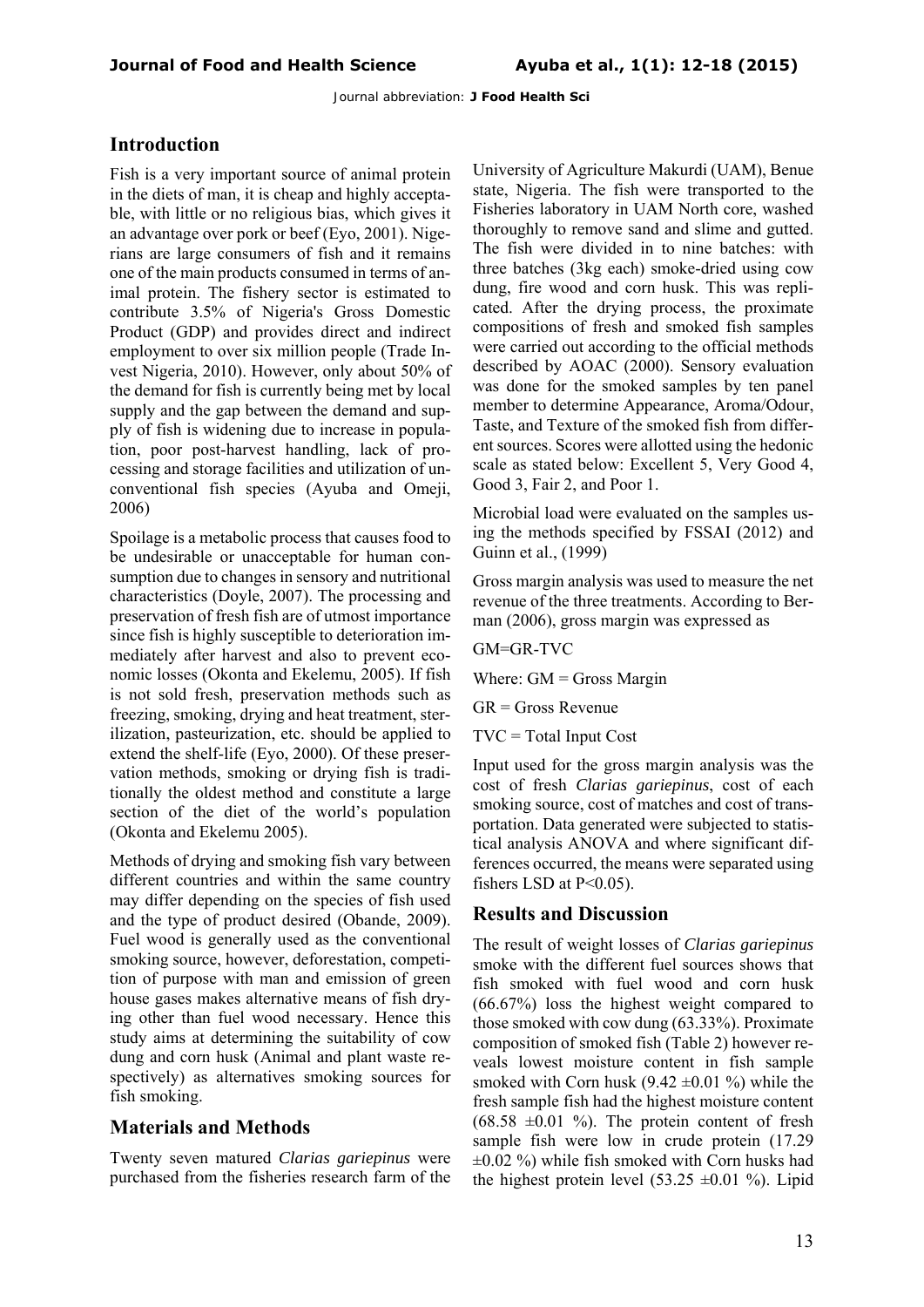content of smoked *Clarias gariepinus* with cow dung and fuel wood was higher compared to corn husk and fresh fish (16.33  $\pm$ 0.05 and 5.46  $\pm$ 0.01 % respectively). Ash content of the smoked samples was higher for fuel wood  $(5.6 \pm 0.01 \%)$  compared to other fuel sources however the least Ash content was observed in fresh fish.

Fish sample smoked with Cow dung had the highest numbers of bacteria count,  $(1.81 \times 10^5 \pm 4.0 \times 10^2$ CFU) with two organisms grown on it namely *Streptococcus gram positive cocci* and *Bacillus anthracis*, gram positive (Table 3). Fish sample smoked with fuel wood had the lowest numbers of bacteria  $(1.01 \times 10^5 \pm 1.0 \times 10^2 \text{ CFU})$  with *Stapylococcus spp.* gram positive identified. Also fish sample smoked with Corn husks had  $1.2 \times 10^5$  $\pm 3.0\times10^2$  CFU numbers of bacteria count with *Staphylococus aureus* grown.

Fish samples smoked with Fuel wood were concluded to be superior in appearance, aroma, taste and texture by the panel of assessors used, followed by fish samples smoked with Corn husks, while fish samples smoked with Cow dung had the least scores (Table 4).

Gross profit analysis reveals it is more expensive to smoke 3kg of *Clarias gariepinus* fish with Fuel energy source  $(*2510)$  than smoking the same quantity of fish with Cow dung  $(\frac{N2210}{9})$  and Corn husk over the same period of time (Table 5, 6 and 7).

Generally, the aim of smoking fish is to reduce the moisture content to about 15-20% (Eyo, 2001), hence the observed reduction of moisture content of the fresh fish from 68.58% to the range of 9.42% - 11.19% is in line with the above hypothesis. Nerqua ye- Teiteh et al. (2002) reported that different fuel wood reduce the moisture content of

*Chrysichthys auratus* to between 9-13% which is in line with the result of the present study it was concluded that this moisture content were low enough to prevent little deterioration problems if storage conditions were properly controlled hence, it is expected that reduced moisture content observed in this study reduce activity of spoilage organism hence prolong the shelf of the fish. Okoso-Amaa et al., (1978) indicated that the shelf life of smoked *Sardinella spp*. varied according to the moisture content. Plahar et al. (1996) recommended an initial smoked fish content below 13% before storage. They reported that this condition would also not favour the development of aflatoxin-producing moulds. However, at moisture levels of 15% and above, a great deal of proteolytic and lipolytic deterioration as well as microbial proliferation are favoured (Kaneko, 1976) in contrast to this Olayemi et al. (2011) reported 6- 8% moisture as the recommended safe moisture content of dried fish. However, the effective of this ranges to prolong the self life of fish greatly depend on fish species, duration of smoking, duration of storage, storage technology etc. Fat level of fresh sample and fuel wood smoked fish were quite lower than those recorded for cow dung and corn husk, for storage purposes fuel wood smoked fish may stay longer than other sources used in this study because of rancidity of fat content. The fat levels of 15 - 33% are proposed to be high and may cause rancidity problems within a short period of storage by Plahar et al (1991). The crude protein of the smoked fish were quite higher than that obtained in the fresh fish; according to Abdullahi (2011), higher moisture content of fish result into lesser value of crude protein. This may be due to the fact that in fresh fish, the protein is less coagulated than in dried form which is said to increase the digestibility of the protein in fish.

**Table 1.** Mean weight changes of *Clarias gariepinus* exposed to different smoked sources.

|                    | <b>Smoke Sources</b>       |                    |                            |                |
|--------------------|----------------------------|--------------------|----------------------------|----------------|
| <b>Parameters</b>  | <b>Fuel wood</b>           | Cow dung           | Corn husks                 | <b>P-Value</b> |
| Initial $(g)$      | $3000 \pm 0.1$             | $3000 \pm 0.1$     | $3000 \pm 0.1$             | 0.234          |
| Final weight $(g)$ | $1000 \pm 2.5^{\rm b}$     | $1100 \pm 10.0^a$  | $1000 \pm 15.0^b$          | 0.001          |
| Weight loss $(g)$  | $2000 \pm 1.5^{\circ}$     | $1900 \pm 9.9^b$   | $2000 \pm 15.0^{\circ}$    | 0.05           |
| % weight Loss      | $66.67 \pm 0.5^{\text{a}}$ | $63.33 \pm 0.01^b$ | $66.67 \pm 0.3^{\text{a}}$ | 0.02           |

Mean in the same row with different superscript differs significantly ( $P \le 0.05$ ).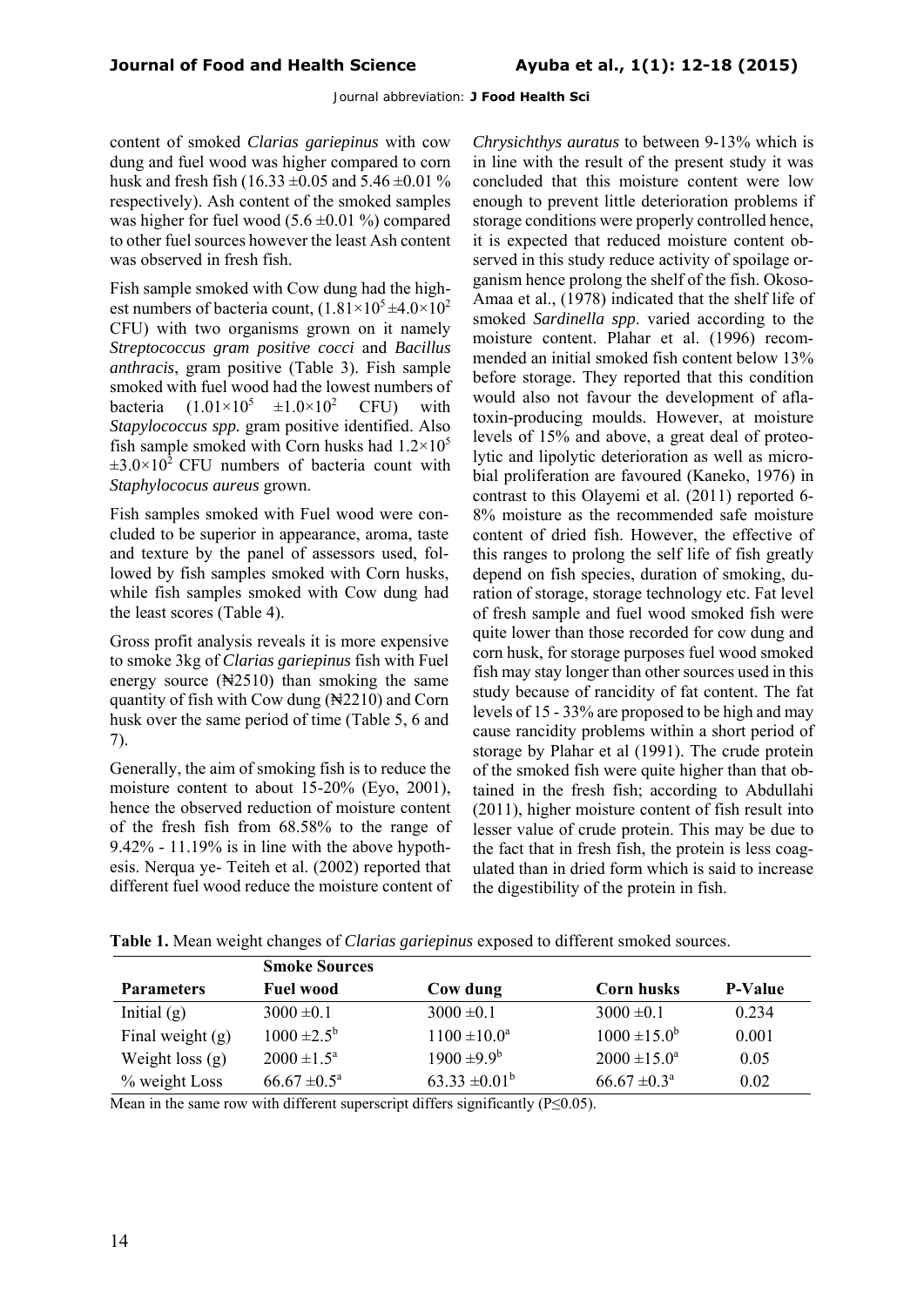| <b>Treatment</b> | Moisture $(\% )$        | Ash $(\% )$           | Lipid $(\% )$           | Fibre $(\% )$       | Protein $(\% )$       | NFE $(% )$              |
|------------------|-------------------------|-----------------------|-------------------------|---------------------|-----------------------|-------------------------|
| Fresh fish       | 68.58                   | 1.44                  | 5.46                    | 2.23                | 17.29                 | 5.02                    |
|                  | $\pm 0.01^{\circ}$      | $\pm 0.05^{\rm d}$    | $\pm 0.01$ <sup>d</sup> | $\pm 0.02^d$        | $\pm 0.02^d$          | $\pm 0.01$ <sup>d</sup> |
| Fuel wood        | 11.19                   | 5.6                   | 14.59                   | 4.84                | 51.72                 | 12.05                   |
|                  | $\pm 0.02^b$            | $\pm 0.01^{\text{a}}$ | $\pm 0.02^{\text{a}}$   | $\pm 0.01^{\circ}$  | $\pm 0.02^{\rm b}$    | $\pm 0.005^{\rm b}$     |
| Cow dung         | 11.05                   | 4.66                  | 19.81                   | 3.49                | 50.14                 | 10.88                   |
|                  | $\pm 0.01^{\circ}$      | $\pm 0.00^{\rm b}$    | $\pm 0.01^{\circ}$      | $\pm 0.01^{\circ}$  | $\pm 0.01^{\circ}$    | $\pm 0.05^{\circ}$      |
| Corn husk        | 9.42                    | 4.43                  | 16.33                   | 4.27                | 53.25                 | 12.32                   |
|                  | $\pm 0.01$ <sup>d</sup> | $\pm 0.01^{\circ}$    | $\pm 0.05^{\rm b}$      | $\pm 0.005^{\rm b}$ | $\pm 0.01^{\text{a}}$ | $\pm 0.005^{\rm a}$     |
| P. value         | 0.01                    | 0.01                  | 0.01                    | 0.01                | 0.01                  | 0.01                    |

**Table 2.** Proximate composition of fresh and smoked *Clarias gariepinus* using fuel wood, cow dung and Corn husks.

Mean values in the same column with different superscript varies significantly (P<0.05).

**Table 3.** Bacteria count (total plate count) for fish samples smoked with Fuel wood, Cow dung and Corn husks.

| <b>Parameters</b>    | <b>Fuel wood</b>         | Cow dung                 | <b>Corn husk</b>         | P-value |
|----------------------|--------------------------|--------------------------|--------------------------|---------|
| Bacteria count (CFU) | $1.01\times10^{5}$       | $1.81\times10^{5}$       | $1.2 \times 10^5$        | 0.001   |
|                      | $\pm 1.0 \times 10^{2c}$ | $\pm 4.0 \times 10^{2a}$ | $\pm 3.0 \times 10^{2b}$ |         |

Mean in the same row with different superscript differs significantly ( $P \le 0.05$ )

**Table 4.** Mean hedonic scores for fish samples smoked with fuel wood, cow dung and corn husks.

|            | <b>Fuel wood</b>        | Cow dung           | Corn husk               | <b>P-value</b> |
|------------|-------------------------|--------------------|-------------------------|----------------|
| Appearance | 4.6                     | 3.4                | 3.7                     | 0.048          |
|            | $\pm 0.27$ <sup>a</sup> | $\pm 0.34^c$       | $\pm 0.37^{\rm b}$      |                |
| Aroma      | 3.9                     | 2.9                | 3.8                     | 0.001          |
|            | $\pm 0.18$ <sup>a</sup> | $\pm 0.36^{\rm b}$ | $\pm 0.38$ <sup>a</sup> |                |
| Taste      | 4.2                     | 3.2                | 3.8                     | 0.018          |
|            | $\pm 0.23$ <sup>a</sup> | $\pm 0.29^{\circ}$ | $\pm 0.51^{\rm b}$      |                |
| Texture    | 4.2                     | 3.3                | 3.5                     | 0.14           |
|            | $\pm 0.13$              | $\pm 0.33$         | $\pm 0.43$              |                |

Mean in the same row with different superscript differs significantly ( $P \le 0.05$ ).

Fish sample smoked with Cow dung had the highest numbers of bacteria count, This may be due to the fact that Cow dung being an organic waste product had accumulated these organism prior to been used for smoking hence deposited it on the skin (surface) of the fish in the process of smoking. Collins et al. (1999) had earlier reported that *Bacillus spp* (the organism identified on fish smoked with cow dung and not found on fish smoked with other fuel sources) produces toxic chemicals and can survive certain preparatory processes such as heating and drying due to their endospores and are thus found even on dried foods. However the fact that they were not identified in the other sample means that they were inoculated on the fish from the smoking source hence it may be right to conclude that micro organism isolated on smoke fish differ with smoking source and the

type of fish smoked. Omojowo et al. (2009), had earlier reported bacteria flora (*Bacillus coagulans*, *B. cereus*, *Klebsiella ozanae*, *Proteus vulgaris*, *Escherichia coli*, *Staphylococcus aureus*, *Streptococcus spp*) and fungi (*Aspergillus niger*, *A. candidus*, *A. flavus* and *A. nidulan*) were isolated in potassium sorbate untreated and smoked tilapia. An experiment on fungal infestation and nutrient quality of smoke-dried *Clarias gariepinus*, *Chrysichthys nigrodigitatus*, *Sarotherodon galilaeus*, *Heterotis niloticus*, *Heterobranchus bidorsalis*, *Synodontis schall*, *Synodontis clarias* and *Clarias anguillaris* by Fafioye et al. (2008) revealed *Fusarium spp*., *Aspergillus spp*., *Rhizopus spp*., *Mucor spp*. and *Penicillium spp*. as isolated of fungi while bacteria included *E. coli*, *S. aureus* and *Salmonella spp*. of all these micro organisms *Aspergillus spp.* was found in all the fish samples and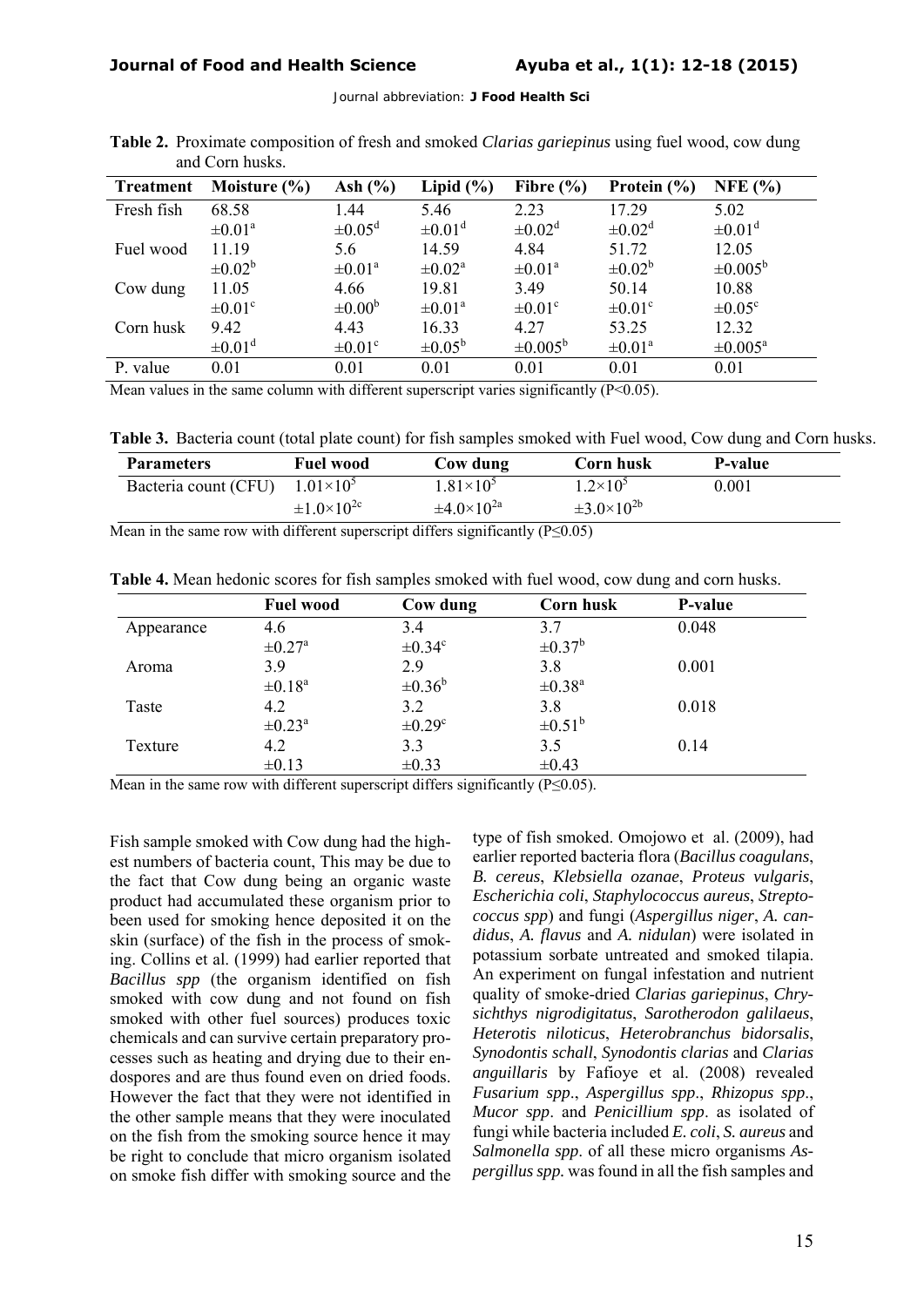ranked the most prevalent species. The total bacterial count of the fish smoked with different fuel sources were observed to be within the acceptable range of Aerobic Plate count of  $5.0 \times 10^5$  cfu/g (ICMSF, 1986), however *Staphylococci spp* observed in fish smoked with fuel wood and corn husk exceeded the recommended level  $10^3$  cfu/g. This observation is also in line with the finding of Ayuba et al. (2013).

Organoleptic assessment of smoked samples reveals that in terms of appearance wood source smoked fish were better compared to other smoking sources, the glossy oily appearance observed for the fuel wood smoked sample is in line with the reports of Krasemann (2006) who concluded that smoking fish with soft wood material add appreciable colour to the smoked product. Also Akinneye et al. (2007) in their experiment reported that smoked dried fishes had the most attractive colour compared to oven and sun dried samples. The unattractive colour observed for cow dung may be due to excess deposition of carbon organic waste on the fish skin.

|  |  |  | Table 5. Economic Analysis of the cost of smoking fish with Fuel wood, Cow dung and Corn husks |
|--|--|--|------------------------------------------------------------------------------------------------|
|--|--|--|------------------------------------------------------------------------------------------------|

| <b>Fuel wood</b> |                      |                   |              | Cow dung  |           |                   |              | C <b>orn husk</b> |           |                |
|------------------|----------------------|-------------------|--------------|-----------|-----------|-------------------|--------------|-------------------|-----------|----------------|
| Ouantity.        | Unit                 | Total             | Input        | Ouantity. | Unit      | Total             | Input        | Quantity.         | Unit      | Total          |
| kg               | $cost. \n\mathbb{N}$ |                   |              | kg        | $cost.$ N |                   |              | kg                | $cost.$ N |                |
| 3kg              | 700                  | 2100              | Fresh Fish   | 3kg       | 700       | 2100              | Fresh Fish   | 3kg               | 700       | 2100           |
| 35kg             | 8.0                  | 300               | Cow dung     |           |           |                   | Corn husk    |                   |           |                |
|                  | 10                   | 10                | Matches      |           | 10        | 10                | Matches      |                   | 10        | 10             |
|                  |                      |                   | Labour       |           |           |                   | Labour       |                   |           |                |
| 2 drops          | 50                   | 100               | Fransport    | 2 drops   | 50        | 100               | Transport    | 2 drops           | 35        | 70             |
|                  |                      | $\mathbb{N} 2510$ | <b>Total</b> |           |           | $\mathbb{N}$ 2210 | <b>Total</b> |                   |           | $\approx 2180$ |
|                  |                      |                   |              |           |           |                   |              |                   |           |                |

| Table 6. Gross profit margin analysis of fish smoked with Fuel wood, Cow dung and Corn husks. |
|-----------------------------------------------------------------------------------------------|
|-----------------------------------------------------------------------------------------------|

| <b>Parameters</b>                         |               | Gross Profit (Gross revenue – Total cost) $\mathbb H$ |               |
|-------------------------------------------|---------------|-------------------------------------------------------|---------------|
| Cost of smoking fish                      | Fuel wood     | Cow dung                                              | Corn husks    |
| (1) Fuel wood                             | $3480 - 2510$ | $3000 - 2210$                                         | $3480 - 2180$ |
| 1 piece of fish = $\cancel{ }$ N 290      | $=$ N 970     | $=$ N 790                                             | $=$ N 1300    |
| 1 kg = 4 pieces of fish                   |               |                                                       |               |
| $3 \text{ kg} = 12 \text{ pieces}$        |               |                                                       |               |
| 12 pieces = $\angle$ 3480                 |               |                                                       |               |
|                                           |               |                                                       |               |
| $(2)$ Cow dung.                           |               |                                                       |               |
| 1 piece of fish = $\angle 250$            |               |                                                       |               |
| $1 \text{ kg} = 4 \text{ pieces}$         |               |                                                       |               |
| $3 \text{ kg} = 12 \text{ pieces}$        |               |                                                       |               |
| 12 pieces = $\cancel{ }3000$              |               |                                                       |               |
|                                           |               |                                                       |               |
| (3) Corn husks.                           |               |                                                       |               |
| 1 piece of fish = $\cancel{ }$ N 290      |               |                                                       |               |
|                                           |               |                                                       |               |
| $1 \text{ kg} = 4 \text{ pieces of fish}$ |               |                                                       |               |
| $3 \text{ kg} = 12 \text{ pieces}$        |               |                                                       |               |
| 12 pieces = $\cancel{ }3480$              |               |                                                       |               |
|                                           |               |                                                       |               |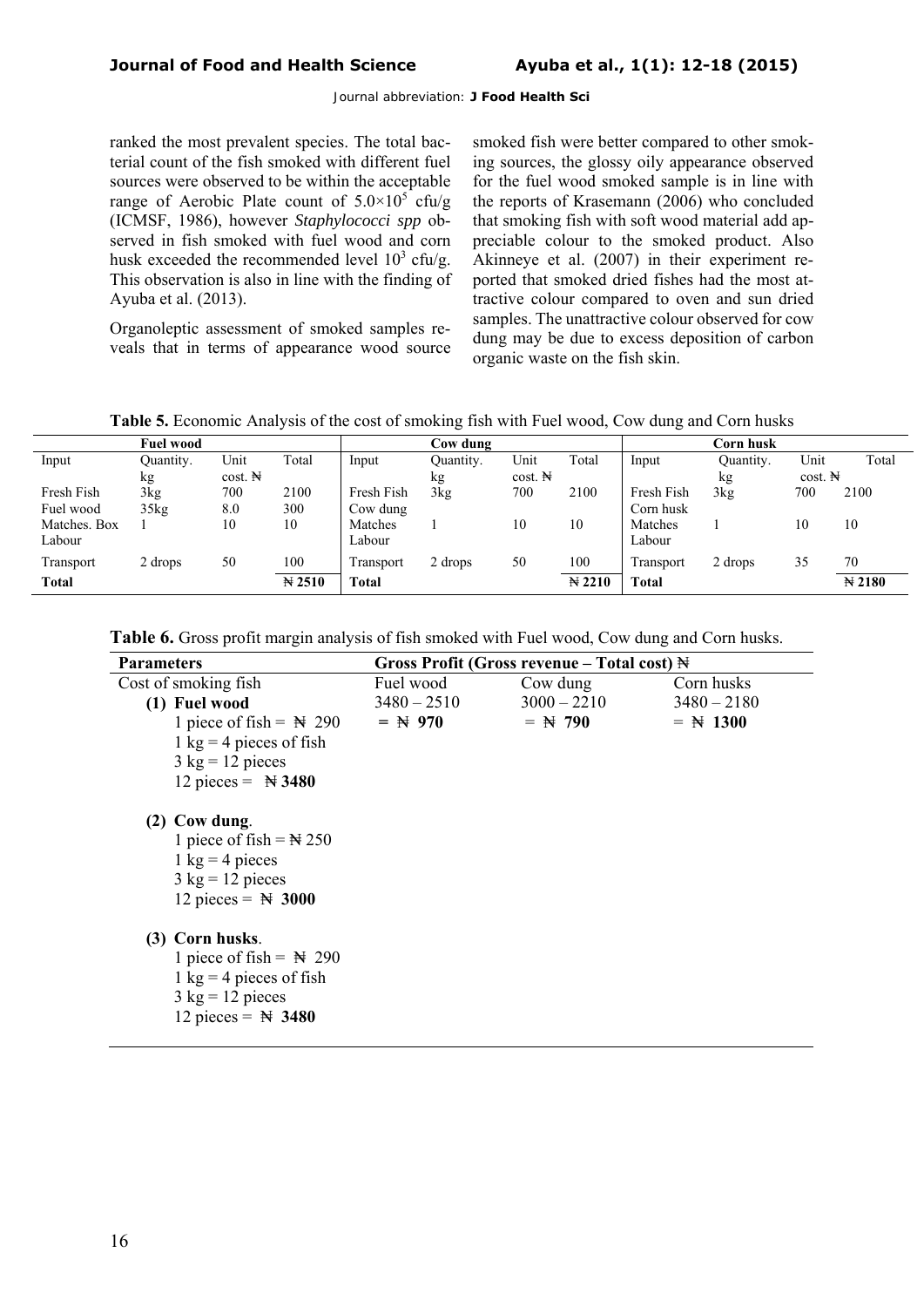|                                                                                                                                                            | <b>Fuel wood</b>          | Cow dung                      | <b>Corn husk</b>          | <b>P-value</b> |
|------------------------------------------------------------------------------------------------------------------------------------------------------------|---------------------------|-------------------------------|---------------------------|----------------|
| Amount of smoking                                                                                                                                          | $35.5 \pm 0.5^{\circ}$    | $37.15 \pm 0.35^{\text{a}}$   | $30.5 \pm 0.5^{\rm b}$    | 0.004          |
| sources used (kg)                                                                                                                                          |                           |                               |                           |                |
| Cost of smoking $(\mathbb{N})$                                                                                                                             | $2510.0 \pm 12.5^{\circ}$ | $2210.0 \pm 5.00^b$           | $2180.0 \pm 15.0^{\circ}$ | 0.001          |
| Selling Price $(\mathbb{H})$                                                                                                                               | $3480.0 \pm 5.00^a$       | $3000.0 \pm 5.00^b$           | $3480.0 \pm 25.0^{\circ}$ | 0.001          |
| Profit $(\mathbb{N})$                                                                                                                                      | $970.0 \pm 2.5^{\rm b}$   | $790.0 \pm 20.0$ <sup>c</sup> | $1300.0 \pm 5.0^{\circ}$  | 0.001          |
| <b>MOTE</b> , M., a fact the contract of the 1100 and contract the 1100 and contract $\mathbb{C}$ and $(\mathbb{D} \times \mathbb{C} \times \mathbb{C}^2)$ |                           |                               |                           |                |

T**able 7.** Economic analysis of fish smoked with fuel wood, cow dung and corn husks.

**NOTE:** Mean in the same row with different superscript differs significantly (P≤0.05)

Food colour has been reported to help in determines quality, degree of processing and spoilage as it affect the perception and evaluation by other sense (Norman and Hotchiss, 1996), hence the low score of other organoleptic parameter of the other smoke sources compared to the fuel wood.

The total cost of sample smoked with Fuel wood had a higher cost  $(\sqrt{2510})$  than the other samples smoked with Cow dung  $(\frac{1}{2210})$  and Corn husks (₦2180) hence making profit of smoking with Corn husks higher  $(\mathbb{N}1300)$  compared to the sample smoked with Fuel wood  $(\frac{N}{970})$  and Cow dung (₦790).

#### **Conclusion**

The results from this study have shown that corn husks is a better alternative smoking source as it reduce smoking cost, more hygienic processing source, cheaply and readily available.

### **References**

- Abdullahi, M.N. (2011): Organoleptic assessment and proximate composition of *Heterobranchus longifilis* smoked with various energy sources. Post graduate diploma thesis, University of Agriculture Makurdi.
- Akinneye**,** J.O., Amoo, I.A., Arannilewa, S.I. (2007): Efects of drying methods on the nutritional composition of three species of (*Bonga sp, Sardinella sp* and *Hetrotis niloticus*. *Journal of Fisheries International,* 2(1): 99-103.
- AOAC (2000): Official Methods of the Association of Official Analytical Chemist 15th Ed., AOAC, Arlington, Verginia, pp. 275-276.
- Ayuba V. O., Alhassan M.I., Jimmy U.U. (2013): Assessment of the microbial load of smoked sardine (*Sardina pilchardus,*  Walbaum, 1792) sold in Makurdi Markets.

*International Journal of Current Microbiology and Applied Sciences,* 2(9): 277-287

- Ayuba, V.O., Omeji, S.O. (2006): Effect of insect infestation on the shelf life of smoked dried fish. Proceedings of the 21st Annual Conference of the Fisheries Society of Nigeria (FISON), Calabar, 13th-17<sup>th</sup> November, pp. 357 359.
- Collins, C.H., Grange, J.M., Lyne, P.M. (1999): Fish toxicology. Microbiological methods. pp. 160-171.
- Doyle, E.M. (2007): Microbial Food spoilage-Losses and Control Strategies. Food Research Institute, University of Wisconsin – Madison, WI 53706.
- Eyo, A.A. (2000): Fish processing technology in the tropics. University of Ibadan Press. pp. 165-168.
- Eyo, A.A. (2001): Fish Processing Technology in the Tropics. A publication of National Institute for Fresh water Fisheries Research (NIFFR).PMB 6006, New Bussa, Nigeria.
- Fafioye, O.O., Fagbohun, T.R., Olubanjo, O.O. (2008): Fungal Infestation and Nutrient Quality of Traditionally Smoke-Dried Freshwater Fish. *Turkish Journal of Fisheries and Aquatic Science,* 8: 7-13
- FSSAI (Food Safety and Standard Authority of India) (2012): Manual of methods of analysis of food and fish products. Lab manual 6. pp 80, available at http://fssai.gov.in/Portals/0/Pdf/15Manuals /MEAT%20AND%20FISH.pdf
- Garcia, F., Simal, G. (2005): Polycyclic aromatic hydrocarbons in smoke from different woods and their transfer during traditional smoking into chorizo sausages with collagen and tripe casings. *Food* Additives & Contaminants, 22: 1-8.